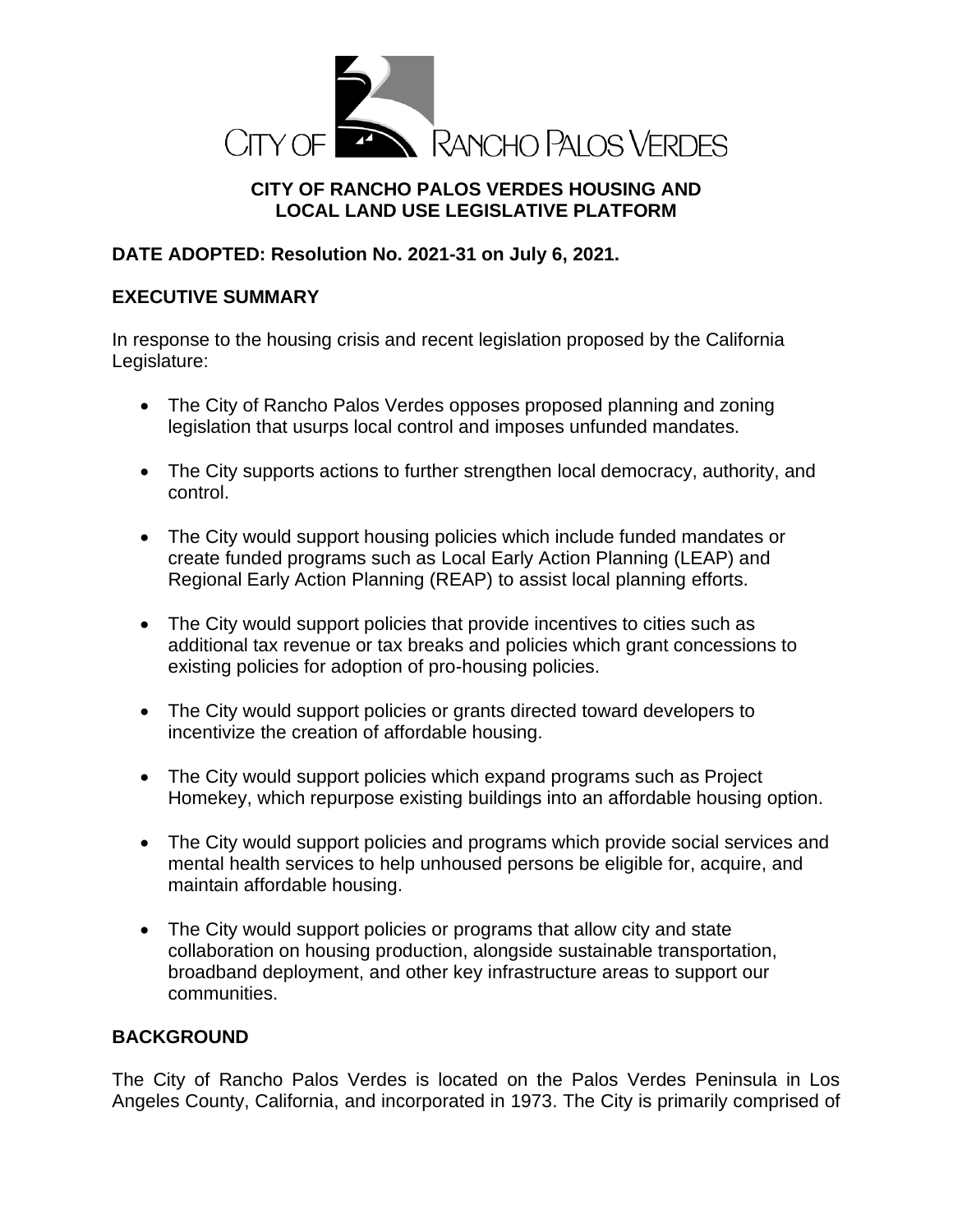residential zones and open space, is nearly entirely located within a Cal Fire-designated Very High Fire Hazard Severity Zone (VHFHSZ), and is partially located in the statedesignated coastal zone. Moreover, approximately 1,200 acres of the City is within the Portuguese Bend Landslide complex, the largest and fastest moving landslide in North America.

The City of Rancho Palos Verdes recognizes that California is in the middle of a housing crisis. Housing stock cannot meet present demand and lack of affordable housing makes existing stock cost prohibitive. The Legislature has an apparent focus on passing laws which aim to mitigate the housing crisis through rescission of local land use authority and oversight to streamline the process of constructing additional units. These laws create a one-size-fits-all approach that fail to consider local authority and essential local oversight, including constraints faced by local agencies such as infrastructure limitations.

The City is committed to maintaining and enhancing a high quality of life and safety for all residents as reflected in its General Plan, updated as of 2018. Local land use authority is essential to ensuring that all new developments are suitable and safe for our community, and to allow the City and developers to work together to find the most mutually beneficial arrangement for all residents in the City.

Development within the City faces a number of unique challenges. Despite this, the City has a vibrant and well-planned mix of residential, commercial, and industrial uses.

There are 8,274 acres of land within the City of Rancho Palos Verdes. The City has determined that 1,710 acres (or 20%) of land are not suitable for development. These include Natural Environment/Hazard Areas which are lands designated as "Hazard," "Open Space Hillside" and "Open Space Preserve" by the Land Use Element.

The areas designated "Hazard" possess extreme physical constraints, such as active landslide<sup>1</sup>, sea cliff erosion hazard, and extreme slopes of 35 percent and greater.

The areas designated "Open Space Hillside" are subject to extreme physical constraints and are maintained as open space, with very light-intensity uses permitted, such as landscaping, agriculture, passive recreational activities, and very minor structures, for the protection of the public health, safety, and welfare.

The areas designated "Open Space Preserve" encompass the City's Palos Verdes Nature Preserve, which is approximately 1,400 acres of permanent open space. The City's Preserve is enrolled in the State's Natural Communities Conservation Plan and the

<sup>1</sup> The Portuguese Bend Landslide is one of the largest and most active landslides in the country and encompasses over two of the City's roughly 14 square miles, moves at a rate between hundredths of an inch per year and tens of feet per year. This movement is especially noticed by motorists, cyclists and pedestrians who travel along Palos Verdes Drive South. The City continuously maintains a safe roadway through the area at a cost of about a half million dollars per year. An above-ground sewer trunk line is in jeopardy of failing with land movement that has the potential to cause a significant environmental catastrophe due to its close proximity to the Pacific Ocean.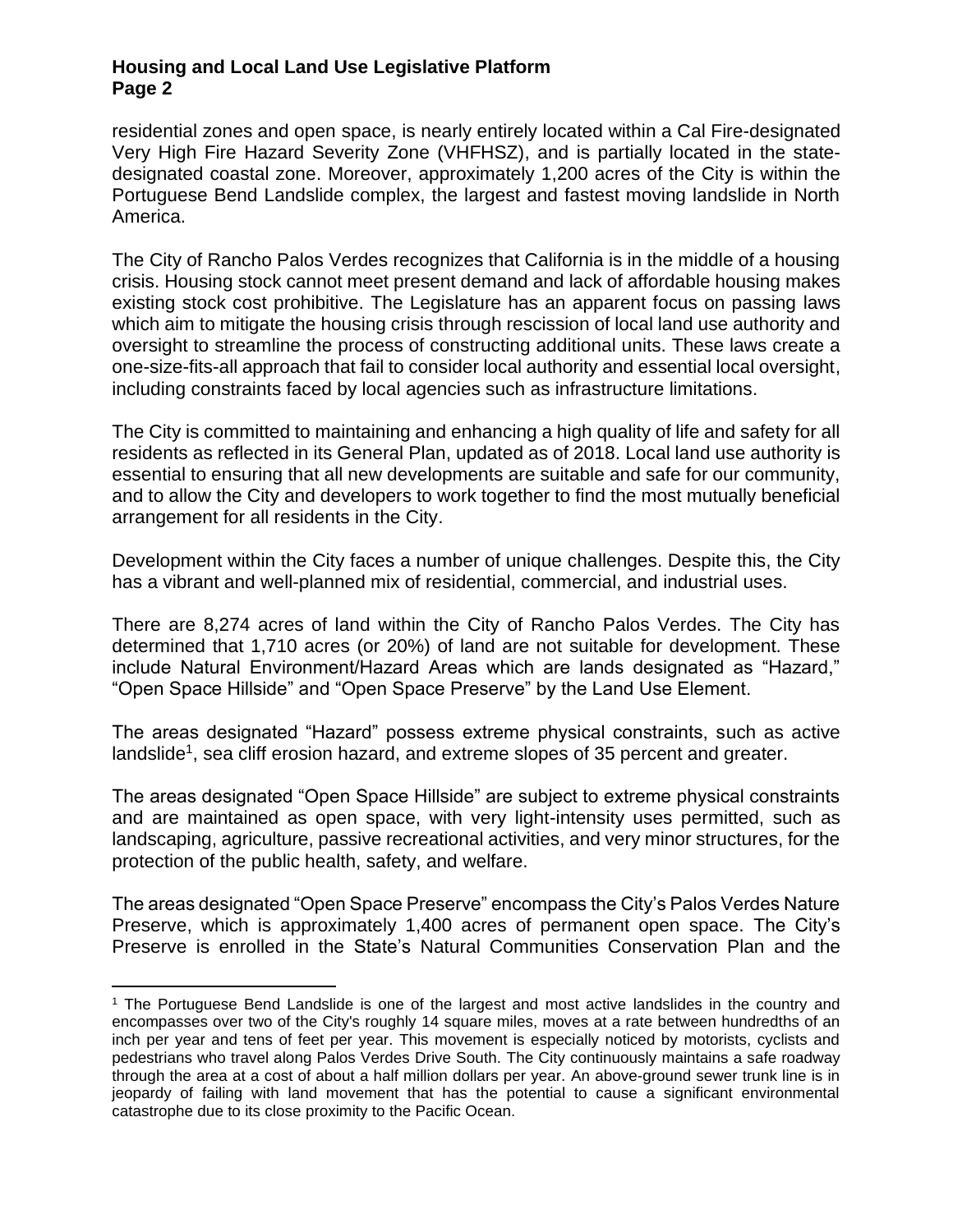Federal Habitat Conservation Plan (NCCP/HCP) and is encumbered with restrictions, held in perpetuity, for the preservation and protection of natural resources and habitat.

Residential activities are the major land use in the City, with existing and proposed residential uses encompassing approximately 5,500 acres (66.5% of the total land area). The predominance of residential use and related density ranges is based on several factors: the ability of residential activity to produce low environmental stress, the geographic location of the community with no major transportation facilities, the geology of the site, lack of market potential for any major commercial development, and need for support facilities to meet the community's demand.

As such, it is vital that local control be maintained to ensure public health and safety. Onesize-fits-all legislation with ministerial review requirements cannot take into account the unique geographic, geologic, and infrastructure constraints required for a project to be successful and to maintain or enhance public safety.

## **RECENT LEGISLATIVE POSITIONS**

On August 4, 2020, the City Council adopted Resolution No. 2020-46 expressing opposition to proposed planning and zoning legislation that usurps local control and imposes unfunded mandates and expressing support for actions to further strengthen local democracy, authority, and control. It furthermore declares that, should the state continue to pass legislation that attacks local municipal authority, control and revenue, the City of Rancho Palos Verdes will support actions such as a ballot measure that would limit the state's ability to control local activities and strengthen local democracy and authority.

The City has registered its strong opposition to the current practice of the Legislature of proposing and passing multitudes of bills that directly impact and interfere with the ability of cities to control their own destiny through use of zoning authority that has been granted to them.

While the City appreciates the work of the Legislature to propose policies intended to mitigate the housing crisis, sweeping and ministerial measures cannot properly assess their impact on individual communities and their general plans. Streamlined ministerial approval may be a preferred housing solution for the Legislature, but such development may have significantly detrimental effects on public health and safety. The City is concerned that increasing density by-right will not allow sufficient oversight of infrastructure to ensure that capacities can meet increased residential populations.

In local land use planning and zoning, many factors must be considered. The City must maintain its local land use authority to ensure that all developments meet all safety standards and that related traffic changes do not have undue influence on egress paths in the event of an evacuation, particularly within the VHFHSZ and the Portuguese Bend Landslide complex, and with considerations for limitations on existing infrastructure.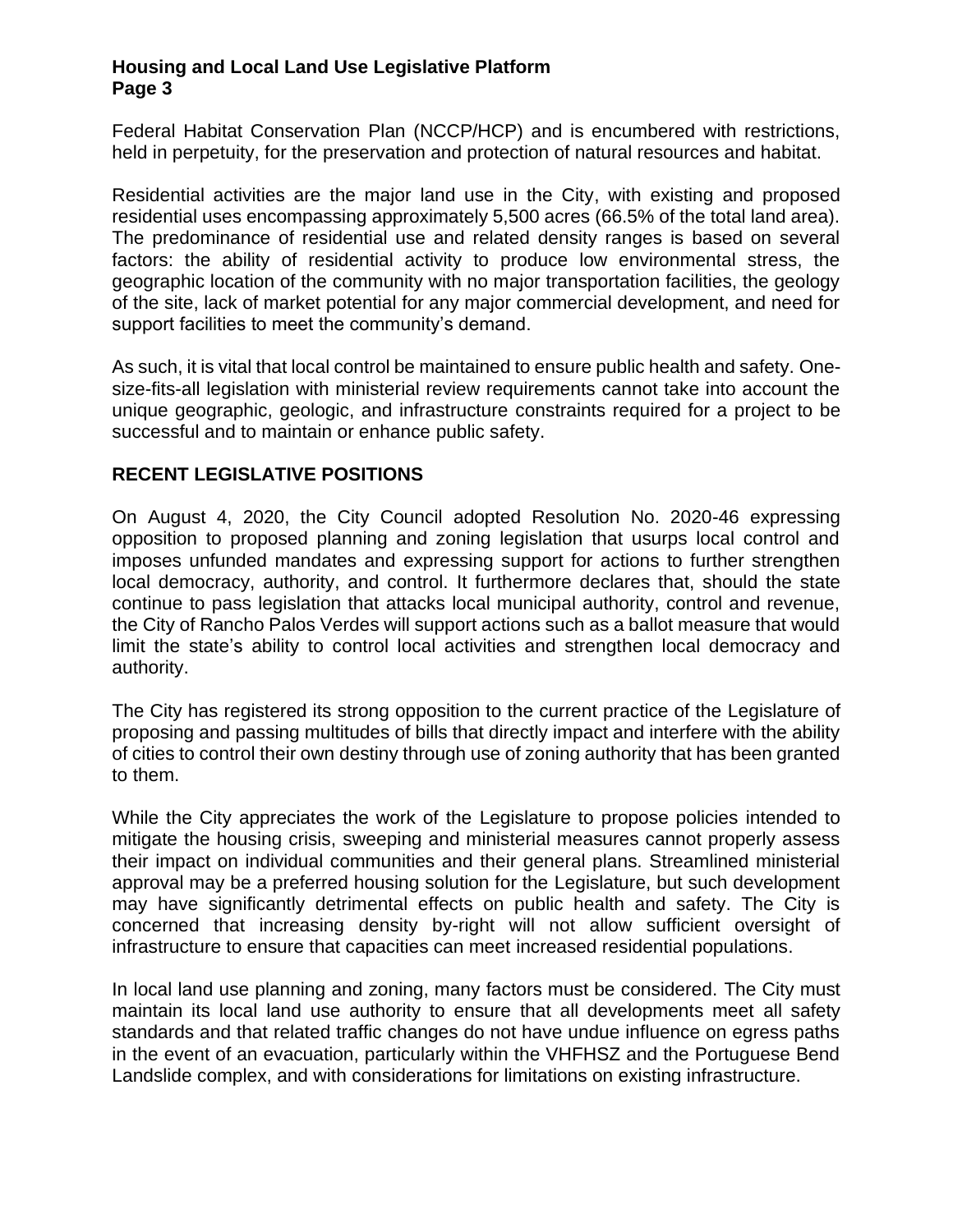During the 2020-2021 legislative session, as of June 15, 2021, the City has taken positions on nine bills relating to housing and land use (see Attachment A).

In general, the City has supported housing legislation which seeks to increase local oversight and flexibility, such as Assemblymember Muratsuchi's Assembly Constitutional Amendment No. 7 which would amend the State Constitution to require certain local land use controls and zoning regulations remain within incorporated communities when in conflict with general laws. The City also supported Senator Allen's Senate Bill No. 809, which would allow cities and counties to exchange land for regional housing need allocation (RHNA) shares for compensation of the development of that land.

The City has opposed legislation that erodes local land use authority, such as Senator Atkins' SB 9, which would require ministerial approval of lot splits and duplexes in singlefamily residential zoned areas. The City is deeply concerned that bills such as SB 9, which would potentially quadruple density in single-family zoning by-right would have detrimental effects on the City's infrastructure capacity, particularly in the event of an emergency. Increasing density without the ability for the City to properly plan for it will negatively impact public safety in a community like Rancho Palos Verdes, and its residents' quality of life.

One-size-fits all laws inherently fail to consider the needs of individual communities and their general plans. Furthermore, the current practice of mandating streamlined local processes does nothing to address encouraging actual affordable development of those properties. The Legislature should consider bills that incentivize affordable developments and provide local agencies the ability to zone for such developments. The tone of recent bills, such as making it easier to build an accessory dwelling unit (ADU) on a property, does not guarantee that it will be sold below market rate, thereby affordable. In fact, it appears ADU's are being rented above market rates throughout Los Angeles or being used for other uses than housing (i.e. gyms, studios, pool cabanas, etc. because of Statemandated relaxed zoning laws). Upzoning parcels is likely to increase the value of the underlying land, which then makes new construction unnecessarily more expensive and over time, raises the values and rents throughout the neighborhoods, making affordable housing even less likely to be built.

The current legislative preference for by-right approvals in favor of increasing density, fails to consider the nuances in individual communities, potentially risking public safety, and does nothing to inherently promote affordable housing, which is vital to recover from the housing crisis and is the purported aim of this approach.

## **POTENTIAL LEGISLATIVE SOLUTIONS**

The City is supportive of legislation which seeks to preserve local land use authority and flexibility, giving choices and incentives to cities. Ultimately, the City would support legislation which would allow local governments to adopt proposed legislation if the requirements are suitable in their individual jurisdictions. Local planning departments have the knowledge and skills to prepare creative solutions to the housing crisis that best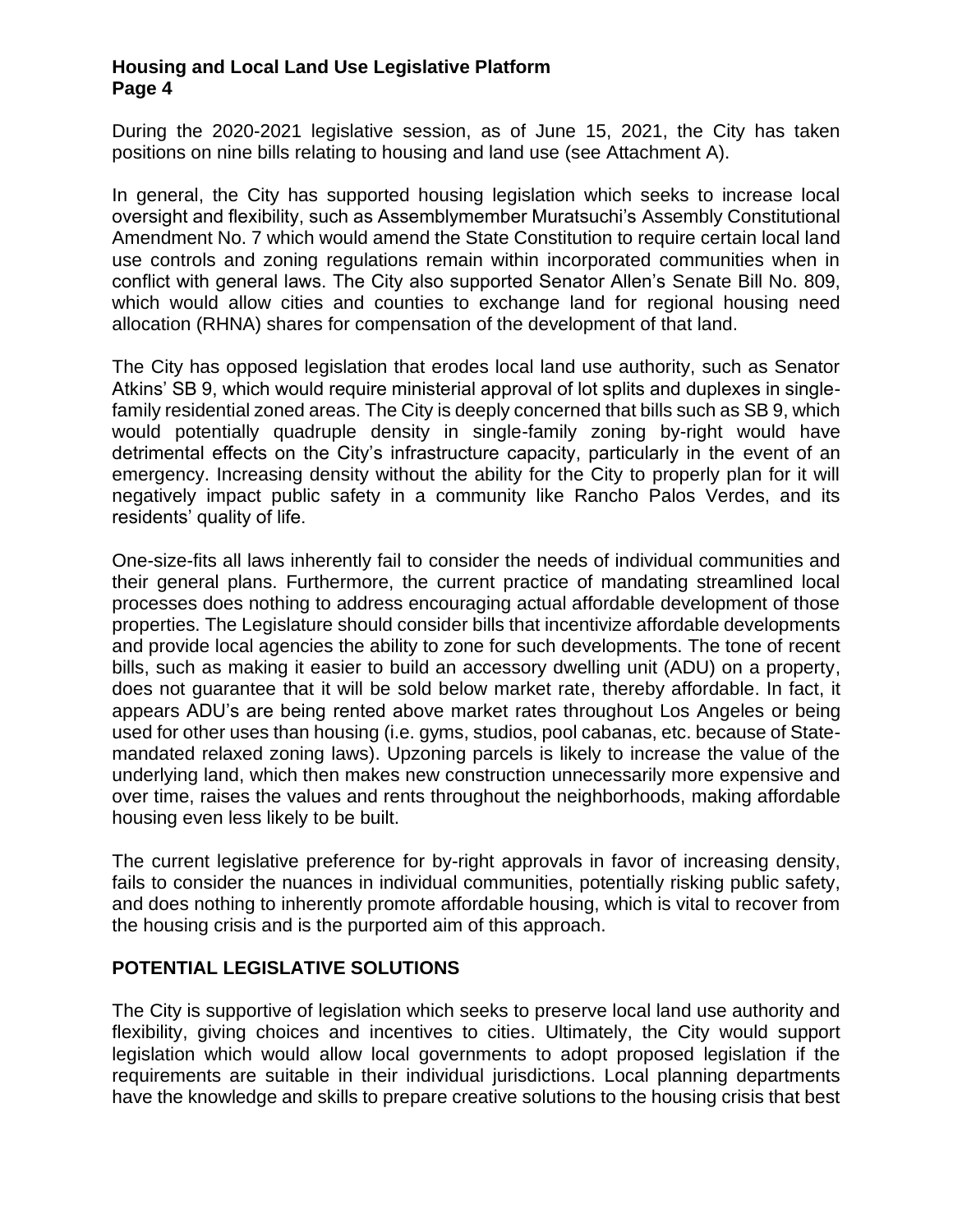serve their communities. By-right zoning legislation undermines their ability to exercise the city's local land use authority and problem-solve based on their city's unique geographic, geologic, and infrastructure constraints, but with state support, they have the capacity to help alleviate the housing crisis.

The City would additionally continue to support legislation that provides financial assistance to implement new directives, or programs similar to Local Early Action Planning (LEAP) and Regional Early Action Planning (REAP) that provide funding to help cities accelerate housing production. The City would also support legislation that provides incentives to cities, such as additional tax revenue or tax breaks. Unfunded mandates are a financial burden to cities which make them difficult to implement successfully.

The Legislature may also consider adopting policies which grant concessions to cities based on adoption of pro-housing policies. For example, if a city were to utilize their local land use authority to upzone a certain amount of land in a commercial corridor, they could be exempt from policies such as requiring ministerial approval of ADUs. This will further local land use flexibility and grants additional incentives to local governments to adopt pro-housing policies. The City is supportive of legislation that increases land use flexibility such as regional trust and/or trade policies, similar to Senator Allen's SB 809.

The City would also support legislation aimed at developers to encourage sustainable, cost-effective development of affordable housing in safe locations across the state. Legislation which seeks to expand existing programs such as Project Homekey, or similar programs that repurpose existing buildings or underutilized commercial property (i.e. surface parking lots or single-story shopping centers) into affordable housing are also viable solutions. Additionally, the Legislature should consider policies and programs which provide social services and mental health resources to help unhoused persons be eligible for, acquire, and maintain affordable housing.

Cities have the tools, knowledge, and policies in place to continue to plan and develop innovative solutions to mitigate the housing crisis: solutions that best serve the city and the residents. If, for example, a city observes that there seems to be a surplus of parking spaces in shopping centers, they could re-zone the land to be mixed-use residential. The city may also determine that they could lower their parking requirements in certain areas due to traffic patterns and/or location of transit. When cities are allowed to keep their local land use authority, they will continue to plan and develop new solutions that address their specific constraints, and the state could reward cities for taking such actions with additional tax revenue or tax breaks or policy concenssions.

Regional housing needs and legislation increasing density must be balanced by local capacity assessments including traffic conditions, sewer conditions, school district capacity, ingress/egress capacity, and water supply, among others. Legislation should refocus efforts toward developing programs for cities and state collaboration on housing production, alongside sustainable transportation, broadband deployment, and other key infrastructure areas that can support our communities.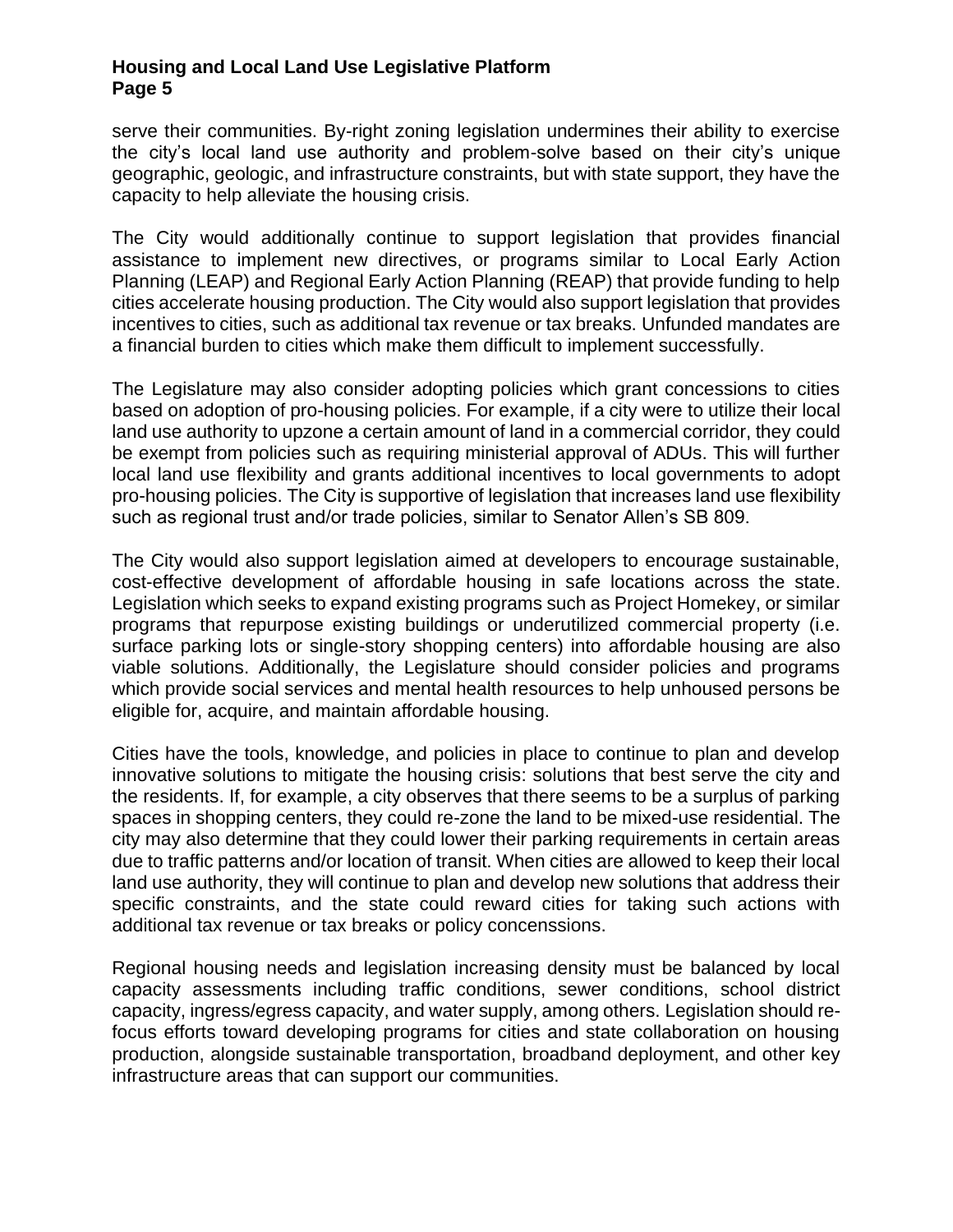# **CONCLUSION**

During recent legislative sessions, the City has opposed planning and zoning legislation that usurps local control and imposes unfunded mandates. The City was founded to protect local authority and to preserve the character of Rancho Palos Verdes. Local oversight of planning and zoning is essential to ensure that every development is suitable and safe for the community, to protect the health and safety of all residents.

The City is supportive of policies which strengthen local democracy, authority, and control. The City would additionally consider supporting policies which include funded mandates, legislation aimed at developers to encourage creation of affordable housing, the expansion of programs such as Project Homekey, and the creation of programs to improve social and mental health services for unhoused persons.

The City of Rancho Palos Verdes looks forward to working with the Legislature to have an open dialogue about viable solutions to the state's housing crisis, while maintaining all residents' high quality of life.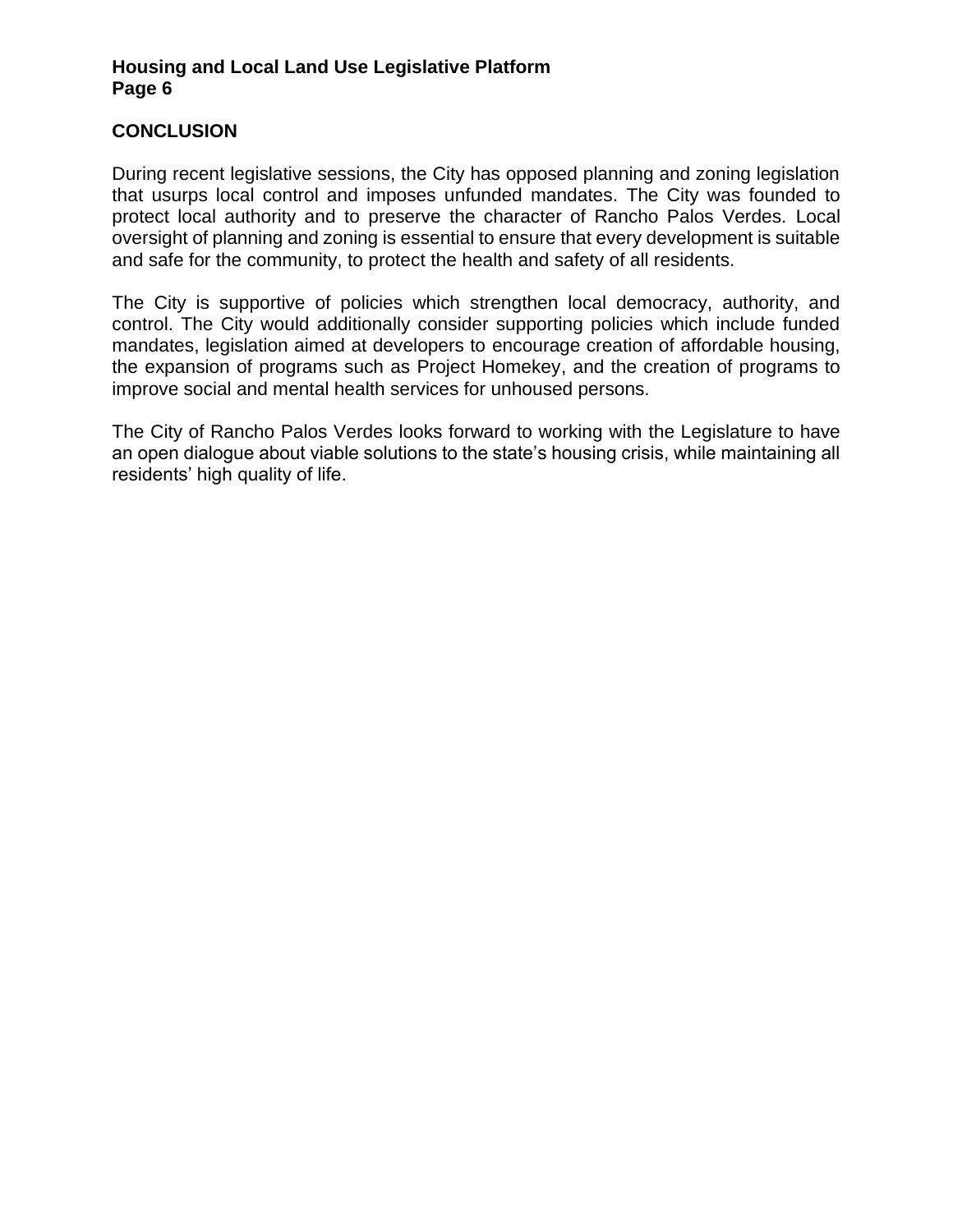# **ATTACHMENT A: CITY POSITIONS ON HOUSING BILLS As of July 6, 2021, for 2021 Legislative Session**

**AB 215 (Chiu)** would require a jurisdiction with low regional housing needs progress to have a mid-cycle consultation with the California Department of Housing and Community Development (HCD). The City **opposed** this bill because it is an intrusion into local control and self-determination, most specifically with the usage of the pro-housing designation as a mandatory requirement for low RHNA compliance, and by unnecessarily adding assessments of jurisdictions' compliance with RHNA.

**AB 989 (Gabriel)** would create a state appeals board that could overturn local government's denial of certain housing projects. The City **opposed** this bill because it would establish a new procedural enforcement mechanism that is exempt from public oversight and review. The state appeals board would allow one hearing officer to substitute their judgement about the public health or safety of a community and overturn the City's denial following procedures that are not subject to public review and comment.

**AB 1258 (Nguyen)** would subject final RHNA plans to judicial review. The City **supported** this bill, given the significant impact a housing element has on local governments' planning and development, it is reasonable to have an opportunity for judicial review of RHNA decisions.

**AB 1295 (Muratsuchi)** would prohibit cities or counties from entering into residential development agreements in VHFHSZs. The City **commented** on this bill, as the City supported the goal of the bill to enhance safety standards in VHFHSZs, though more information is needed about the definition of "development" pertaining to reconstruction of existing structures, and for clarification of the effect of the bill on RHNA.

**ACA 7 (Muratsuchi)** would amend the State Constitution to allow certain land use controls and zoning regulations to supersede general law, preserving local land use authority. The City **supported** this bill for the recognition of local and use authority and flexibility for municipalities, as ACA 7 would allow cities' local ordinances to prevail over general law if they are in conflict.

**SB 9 (Atkins)** would require ministerial approval of lot splits and duplexes in single-family residential zoning. The City **opposed** this bill on the grounds that it overrides local control of zoning codes and circumvents the California Environmental Quality Act (CEQA) to allow such subdivision ministerially without public input or consideration. Such development may have severe consequences for public safety, especially in a VHFHSZ.

**SB 10 (Wiener)** would allow cities to upzone by ordinance in transit-rich areas or urban infill sites. The City **opposed** this bill because it waives CEQA requirements and may allow cities to supersede voter approved initiatives.

**SB 12 (McGuire)** would impose significant fire hazard planning responsibilities on local governments. The City **opposed** this bill because of its effect on local land use authority.